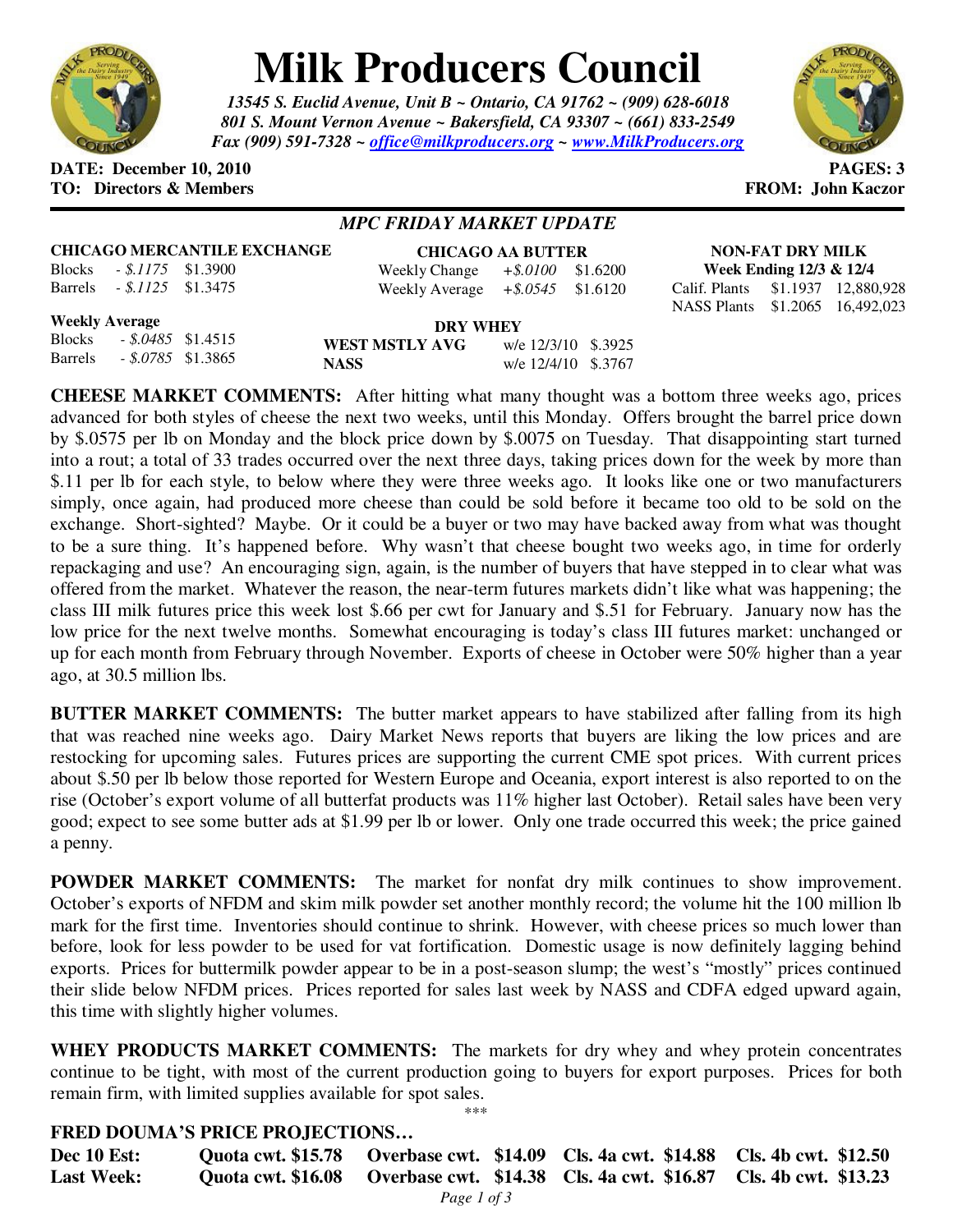**ETHANOL DISCUSSION HEATING UP IN CONGRESS:** *(By Rob Vandenheuvel)* Articles have been written in this newsletter over the past few weeks about the discussion over federal subsidies for ethanol production. The debate is over whether Congress allow a temporary tax credit that was created in 2005 and set to expire at the end of 2010, to expire as originally planned, or to allow it to continue. The tax credit – known as the "Volumentric Ethanol Excise Tax Credit" (VEETC), or in short, the "ethanol blender's credit," is a \$.45 per gallon tax credit available to the oil/gas companies that blend ethanol with their fuel.

For those of you who haven't paid much attention to our nation's ethanol policy, here's a brief history. This generous credit was created in the *American Jobs Creation Act of 2004*. The idea behind the credit was to provide an incentive for ethanol production as an alternative to burning fossil fuels. However, the authors of that legislation decided this should be a temporary measure aimed at stimulating initial production, not a permanent credit to subsidize the industry. As such, the credit was scheduled to expire on December 31, 2010.

The next year, in 2005, Congress created a "Renewable Fuel Standard" (RFS) that mandated a certain volume of ethanol *must* be purchased by oil/gas companies and blended with their fuel. At the time, the RFS mandated that 8 billion gallons-per-year of ethanol and biodiesel be sold by 2012. In 2007, those mandates were increased, phasing up to 36 billion gallons-per-year of renewable fuel that must be sold in 2022, of which 15 billion gallons can be corn-based ethanol. Under this law, next year's RFS mandates that 13.95 billion gallons of renewable fuel be sold, of which 12.6 billion gallons can be corn-based ethanol.

Now fast forward to the present: the mandated demand in 2011 for 12.6 billion gallons of corn-based ethanol exists, and there is no talk in Congress of eliminating that mandate. Instead, the debate is over whether or not the Federal Government should continue the outdated and unnecessary \$6 billion-per-year ethanol blender's tax credit that was established before the mandate existed.

We need to ask ourselves: what are we (and by "we," I mean the American taxpayers), getting from this \$6 billion subsidy? We can get a glimpse of that by looking at a recent economic analysis done by Dr. Bruce Babcock from Iowa State University (http://www.card.iastate.edu/publications/DBS/PDFFiles/10pb3.pdf). In his analysis, Dr. Babcock's economic model indicates that the existence of the "ethanol blender's credit" (combined with a tariff on imported ethanol), will result in an estimated 13.2 billion gallons of ethanol being produced. *Without* these Federal subsidies, the estimated U.S. ethanol production would be 12.6 billion gallons – the amount of the mandate under the RFS. So what we're really talking about is spending \$6 billion of taxpayer money for a tax credit that may result in about 600 million additional gallons of ethanol being produced. Or in other words, \$10 in taxpayer money for every 1 gallon of additional ethanol being produced beyond the mandated demand. Whether you are a supporter of the ethanol industry or not, I'm hard-pressed to see the logic and wisdom of that particular use of taxpayer dollars.

Now for the politics. You may have seen a press release put out by MPC earlier this week. If you missed it, the release is posted on our website at: http://www.milkproducerscouncil.org/120810ethanolrelease.pdf. The debate over ethanol has heated up in recent days, as Congress has attached a 1-year extension of the blender's tax credit to a large tax bill that will address individual tax rates, the estate tax, and numerous other tax provisions. While there has been a strong message sent by a widely-diverse group of organizations *(for more info on this, see last week's MPC newsletter: http://www.milkproducerscouncil.org/updates/120310.pdf)*, the ethanol lobby has been successful in finding the right friends in Congress to get this outdated taxpayer giveaway extended for another year. Until an extension is passed by the House and Senate, MPC and our fellow coalition partners will continue to work on convincing Congress that in this time of huge Federal deficits, there is simply no justification for a \$6 billion-per-year tax credit that provides little benefit. Unfortunately, it's going to be an uphill battle.

**MORE PERSPECTIVE ON INTERNATIONAL PRICES:** *(By J. Kaczor)* One of the reasons for an article touching again on the subject of international price comparisons is a report published by farminguk.com, dated December 10<sup>th</sup>, published today on the Dairyline.com website. It reports on a proposal by the European Commission to consider minimum standards for contracts between milk suppliers and milk buyers. The standards would be in the form of recommendations to the EU's member states. The proposal for contracts between producers and handlers includes requirements for determining prices based on specified market indicators or a